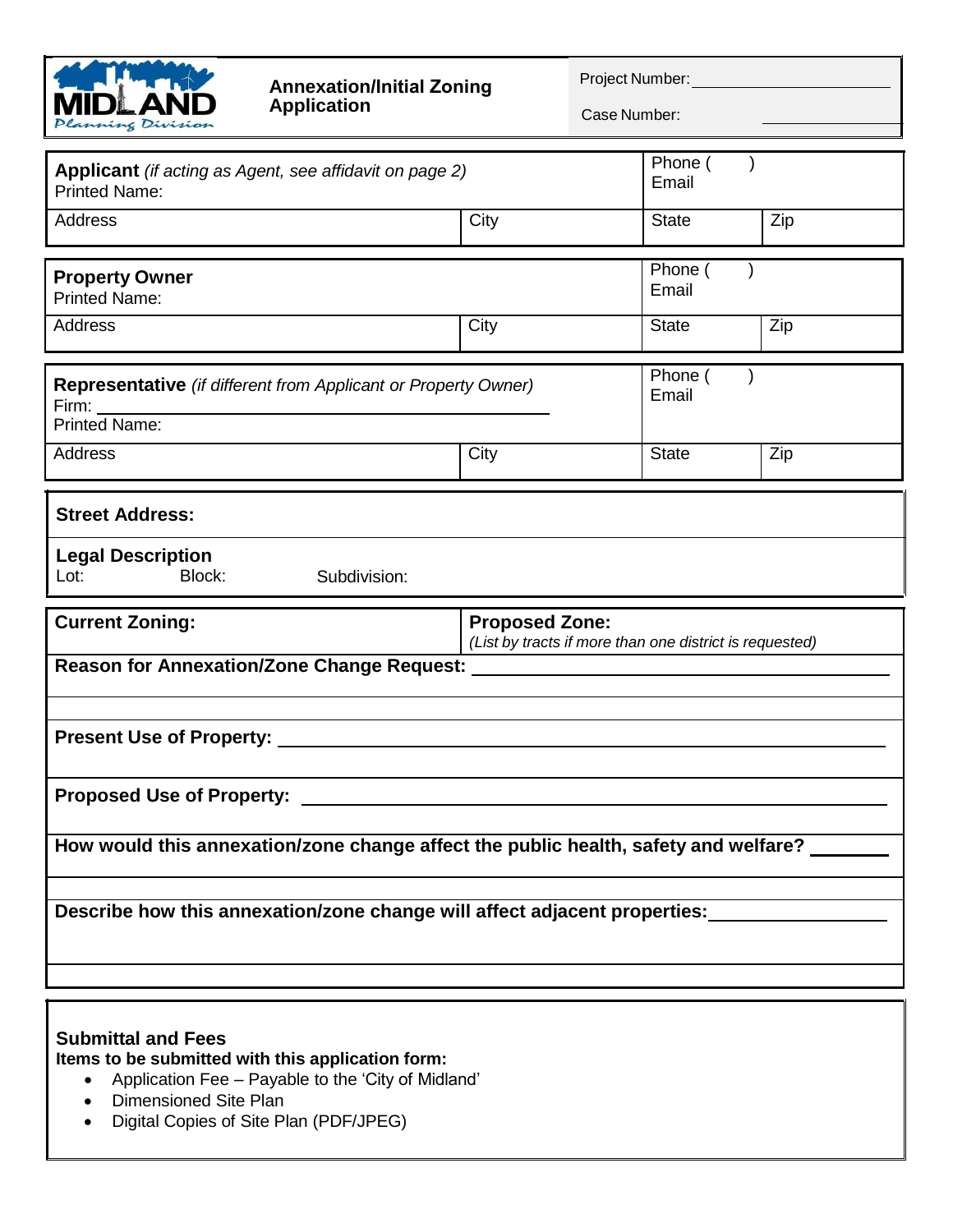| <b>Signature</b> (by property owner only – authorized agent must sign affidavit below)                                                                                                                                              |                                                                                                                               |
|-------------------------------------------------------------------------------------------------------------------------------------------------------------------------------------------------------------------------------------|-------------------------------------------------------------------------------------------------------------------------------|
| Applicant (signature):                                                                                                                                                                                                              | Date:                                                                                                                         |
| Applicant (printed):                                                                                                                                                                                                                |                                                                                                                               |
| Property Owner (signature):                                                                                                                                                                                                         | Date:                                                                                                                         |
| Property Owner (printed): The contract of the contract of the contract of the contract of the contract of the contract of the contract of the contract of the contract of the contract of the contract of the contract of the       |                                                                                                                               |
| The Annexation/Initial Zoning shall be considered officially received in the Planning office only when it has been<br>Code of Ordinances of the City of Midland and when such required items for the application are also received. | submitted in full compliance with the provisions of Section 212 of the Texas Local Government Code and the Zoning             |
| the property of the City of Midland.                                                                                                                                                                                                | All materials, including exhibits, submitted in support of an application, or displayed during a public hearing, shall remain |
| owner, the agent must complete the affidavit below.<br><b>STATE OF TEXAS</b><br><b>COUNTY OF MIDLAND</b>                                                                                                                            | me duly sworn, upon oath says: That (s)he is authorized by _______________________________, the owner of the above            |
| sign said owner's name hereto as his/her attorney in fact.                                                                                                                                                                          | described property, to fully represent him/her in this application and that (s)he had the legal right, power and authority to |
|                                                                                                                                                                                                                                     | Authorized Agent (signature)                                                                                                  |
| my hand and seal of office.                                                                                                                                                                                                         | Subscribed and sworn to before me, this______day of__________________, 20____, to certify which witness                       |
|                                                                                                                                                                                                                                     | NOTARY PUBLIC, MIDLAND COUNTY, TEXAS                                                                                          |

| <b>FOR OFFICE USE ONLY</b>     |                                              |  |
|--------------------------------|----------------------------------------------|--|
| □ Property Owner Authorization | $\Box$ Metes and Bounds (Sealed by Surveyor) |  |
| $\Box$ Application Fee         | $\Box$ Files in Digital Format (PDF/JPEG)    |  |
| Check #                        | Petition                                     |  |
| Received By:                   | Date:                                        |  |

**\*\*Application will not be considered for scheduling until reviewed by a planner.\*\***